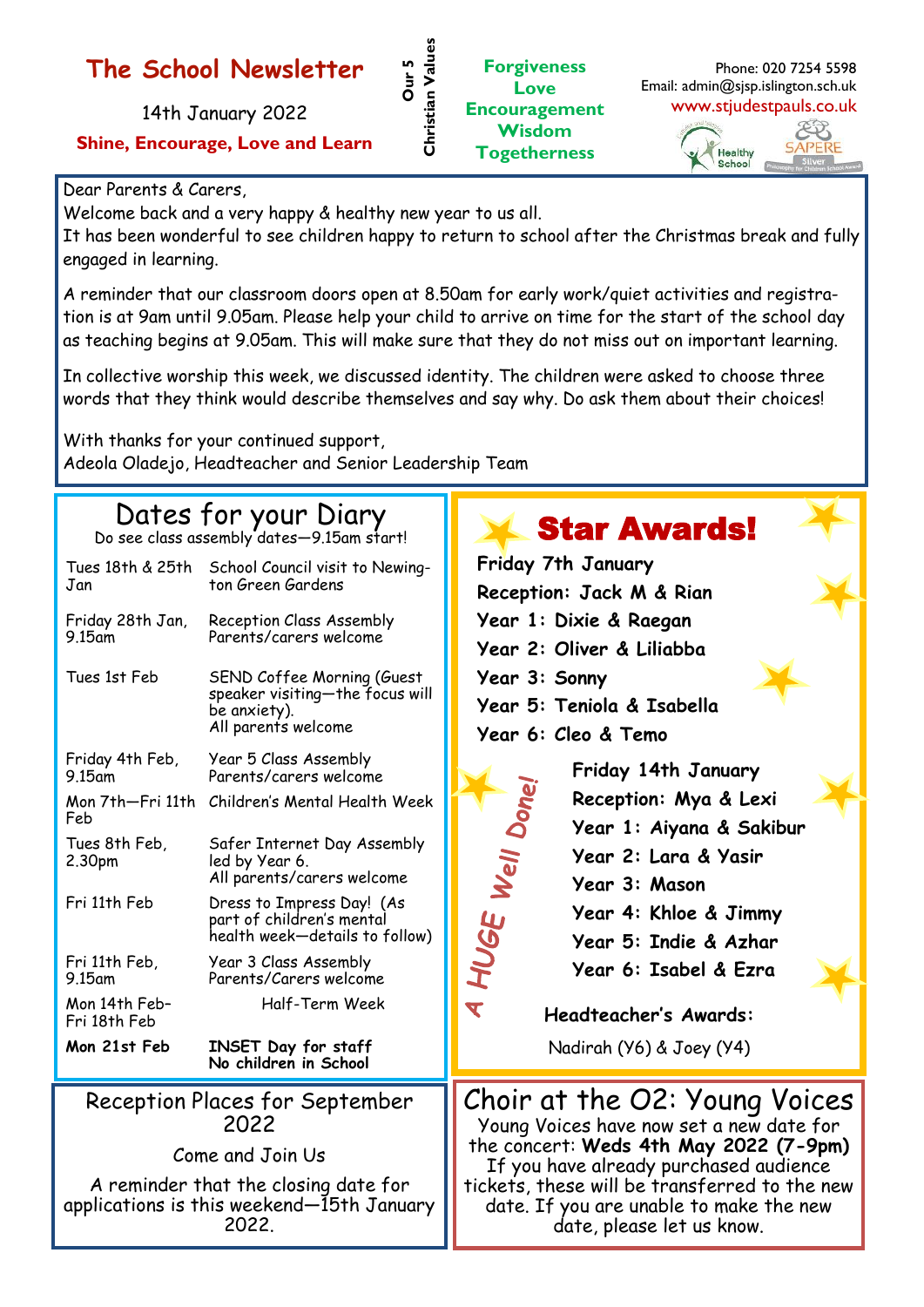January Family Event

SJSP Church will hold the family event differently this month. The next family event is on: Monday 17th January, after school. We hope that you will take part. Please see flyer on page 3!

#### Photography permission forms

Thank you to all who completed the new form electronically last term. We have also sent paper copies home on Monday 10th Jan. Please complete and return to us. This will help to update our records.

#### Water Bottles!

Please remember to send your child in with a water bottle each day. Thank you.

#### Children's Smart Watches

Please leave smart watches at home during the school week. This will prevent distraction in class, loss or damage (and tears!)

Thank you for your support with this.

### **Artwork for Islington Faiths Forum 2022-23 Calendar Needed!**

The Islington Faiths Forum invite all pupils in Islington to create artwork for the 2022- 2023 inter faith calendar (it goes from April 2022 to end March 2023). The theme for all works of art will be **"Unity in Diversity: We Are One."** A number of our entries have been chosen in previous years, so please encourage your child to enter! The calendar is sent to schools in the borough. Entries should be in landscape layout, A4 or A3 in size, with brightly coloured, bold pictures with clear, clean outlines so that they scan well. Please use paint, coloured pens or markers, (no chalk or pencil). Please put **names on the back** of the artwork. Submit entries to Mrs Meaker by <u>Wednesday 9th February.</u> Happy drawing!